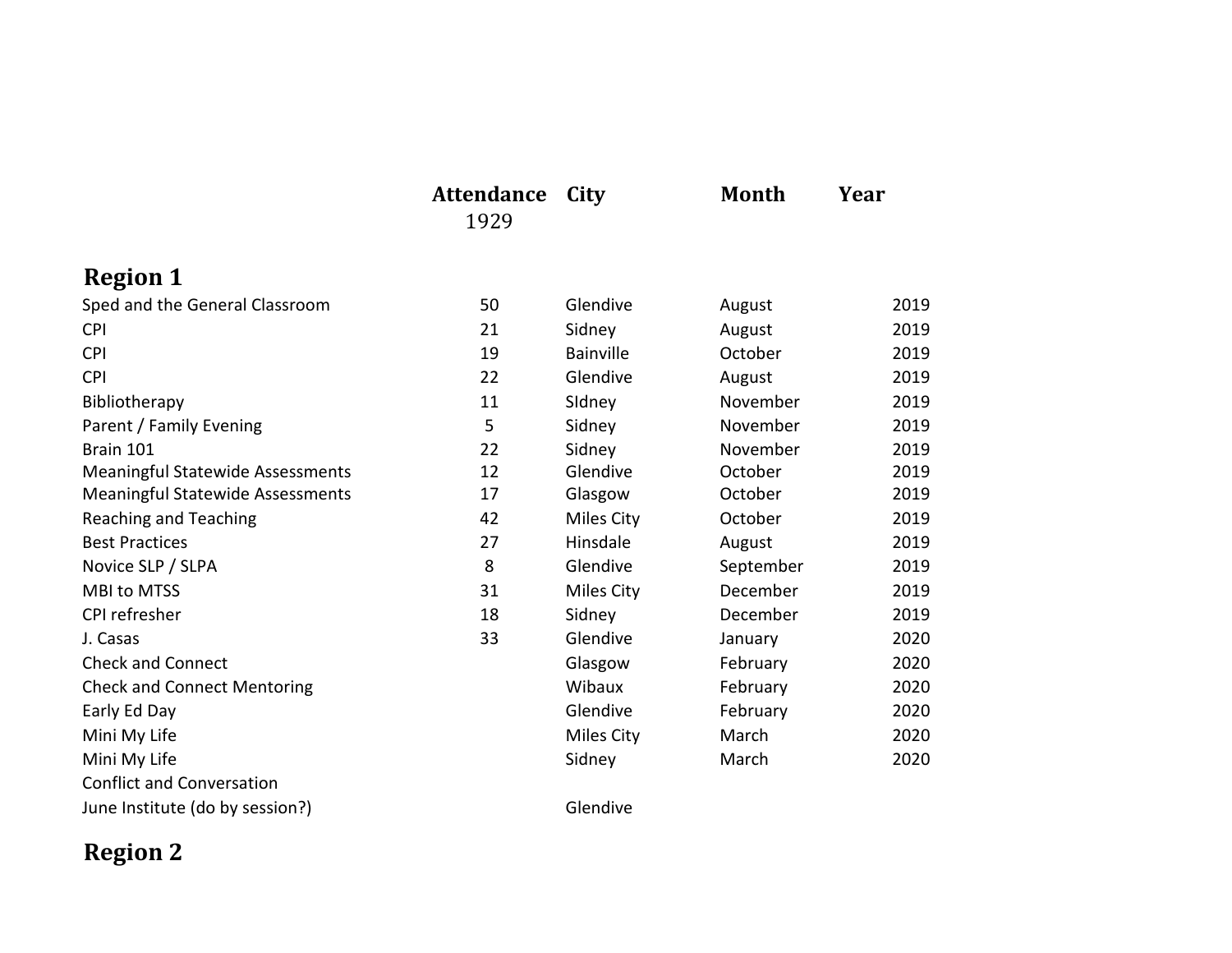| <b>Access to Statewide Assessments</b>    | 8   | Havre              | October   | 2019 |
|-------------------------------------------|-----|--------------------|-----------|------|
| <b>Access to Statewide Assessments</b>    | 20  | <b>Great Falls</b> | October   | 2019 |
| Mandt                                     | 12  | <b>Great Falls</b> | October   | 2019 |
| <b>Effective Reading Instruction</b>      | 9   | Havre              | September | 2019 |
| <b>Effective Instructional Strategies</b> | 18  | <b>Great Falls</b> | September | 2019 |
| <b>High Trust</b>                         | 39  | Shelby             | August    | 2019 |
| Franctions, Multiplication and Divison    | 42  | Havre              | August    | 2019 |
| Number Sense                              | 67  | Havre              | August    | 2019 |
| Paras and Teachers                        | 19  | Havre              | August    | 2019 |
| <b>Oppositional Defiant Disorder</b>      | 121 | Havre              | August    | 2019 |
| Mental Health Issues in the Classroom     | 117 | Havre              | August    | 2019 |
| <b>Check and Connect</b>                  |     | <b>Great Falls</b> | Janaury   | 2020 |
| Check In Check Out                        |     | <b>Great Falls</b> | January   | 2020 |
| Mandt (2 day)                             |     | <b>Great Falls</b> | January   | 2020 |
| <b>Check and Connect Mentor Training</b>  |     | <b>Great Falls</b> | February  | 2020 |
| MBI to MTSS                               |     |                    | February  | 2020 |
| <b>Region 3</b>                           |     |                    |           |      |
| Behavior Mgmt 4 the Classroom             | 54  | <b>Billings</b>    | July      | 2019 |
| <b>Breakout EDU</b>                       | 29  | <b>Billings</b>    | August    | 2019 |
| <b>Trauma Informed Teaching</b>           | 58  | <b>Billings</b>    | August    | 2019 |
| Math Interventions Are Fun                | 54  | <b>Billings</b>    | August    | 2019 |
| <b>Reshaping Sped: Connections</b>        | 45  | <b>Billings</b>    | August    | 2019 |
| Google Tools for Geeky Start              | 22  | <b>Billings</b>    | August    | 2019 |
| <b>Reading Strategies K-5</b>             | 51  | <b>Billings</b>    | August    | 2019 |
| Bench Marking & Progress Monitoring       | 9   | Lavina             | July      | 2019 |
| <b>Improving Care 4 Medically Complex</b> | 20  | <b>Billings</b>    | August    | 2019 |
| Sped Law and 504                          | 44  | <b>Billings</b>    | August    | 2019 |
| Meaningful Statewide Assessments          | 13  | <b>Billings</b>    | October   | 2019 |
| Gamify Your Classroom #1                  | 13  | <b>Billings</b>    | October   | 2019 |
| <b>Gamify Your Classroom #2</b>           | 24  | <b>Billings</b>    | November  | 2019 |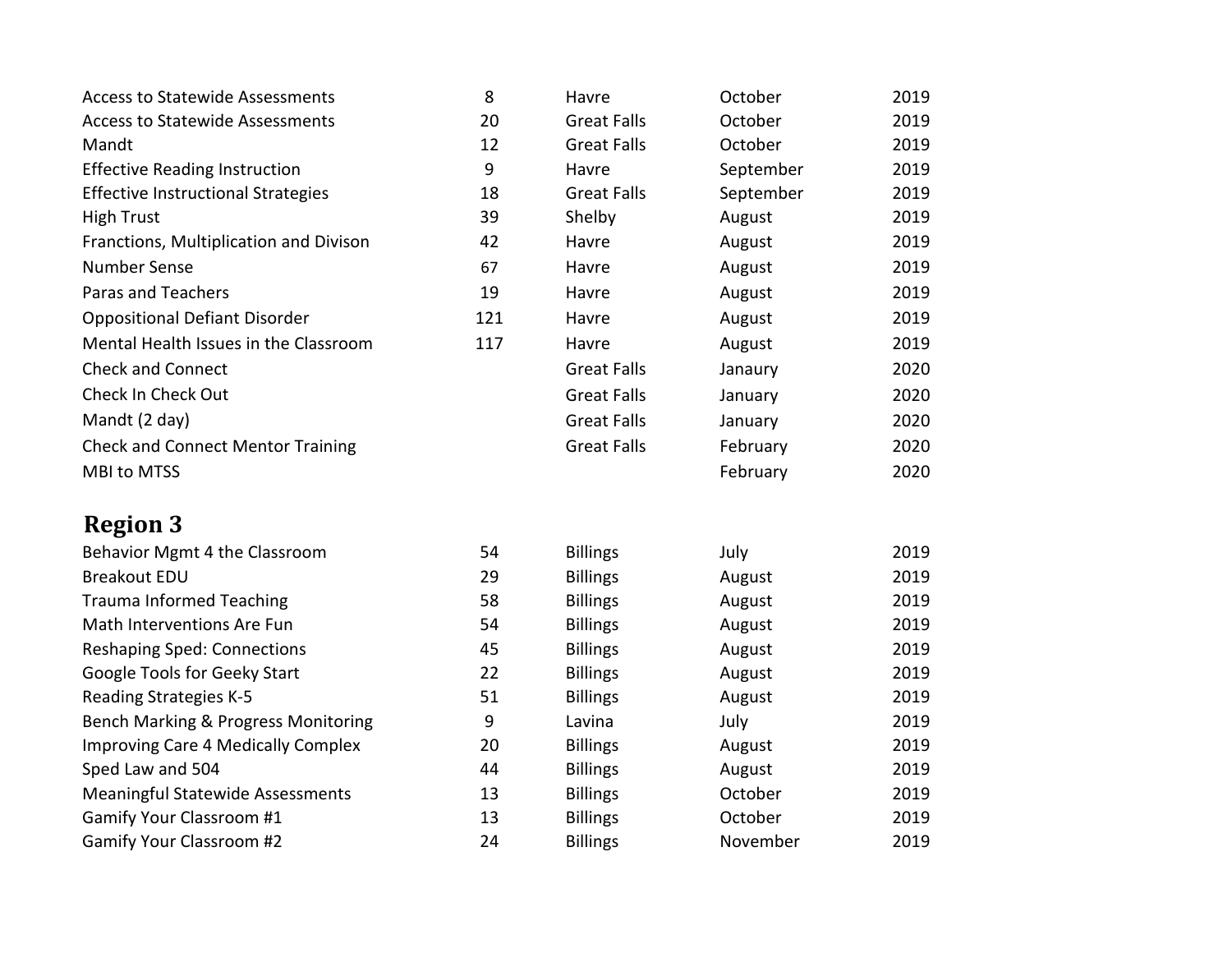| Under The Hood Of Chrome             | 12 | <b>Billings</b> | October  | 2019 |
|--------------------------------------|----|-----------------|----------|------|
| Tech Time - Forms                    | 22 | <b>Billings</b> | November | 2019 |
| <b>MBI to MTSS</b>                   | 6  | <b>Billings</b> | December | 2019 |
| Developing Student Centered IEPS     | 11 | <b>Billings</b> | December | 2019 |
| Tech Time - Instructional Strategies | 20 | <b>Billings</b> | December | 2019 |
| Tech Time - Best Tech of 2019        | 14 | <b>Billings</b> | January  | 2020 |
| Tech Time - Breakout for the Win     | 16 | <b>Billings</b> | January  | 2020 |

## **Region 4**

| 32  | Helena         | August    | 2019 |
|-----|----------------|-----------|------|
| 16  | Helena         | August    | 2019 |
| 26  | <b>Bozeman</b> | August    | 2019 |
| 15  | Helena         | November  | 2019 |
| 26  | Helena         | August    | 2019 |
| 9   | Helena         | August    | 2019 |
| 230 | <b>Bozeman</b> | September | 2019 |
| 8   | <b>Bozeman</b> | October   | 2019 |
| 24  | Dillon         | September | 2019 |
| 43  | <b>Bozeman</b> | September | 2019 |
| 10  | Helena         | August    | 2019 |
| 21  | Dillon         | January   | 2020 |
|     |                |           |      |

## **Region 5**

| <b>Check and Connect</b>                |    | Missoula  | August   | 2019 |
|-----------------------------------------|----|-----------|----------|------|
| Reading and Writing Pre-K               | 24 | Kalispell | November | 2019 |
| Reading Mastery and Direct Instruction  | 13 | Kalispell | October  | 2019 |
| <b>Meaningful Statewide Assessments</b> | 12 | Kalispell | October  | 2019 |
| <b>Meaningful Statewide Assessments</b> | 11 | Missoula  | October  | 2019 |
| <b>Strategies to Create Attendance</b>  | 55 | Missoula  | November | 2019 |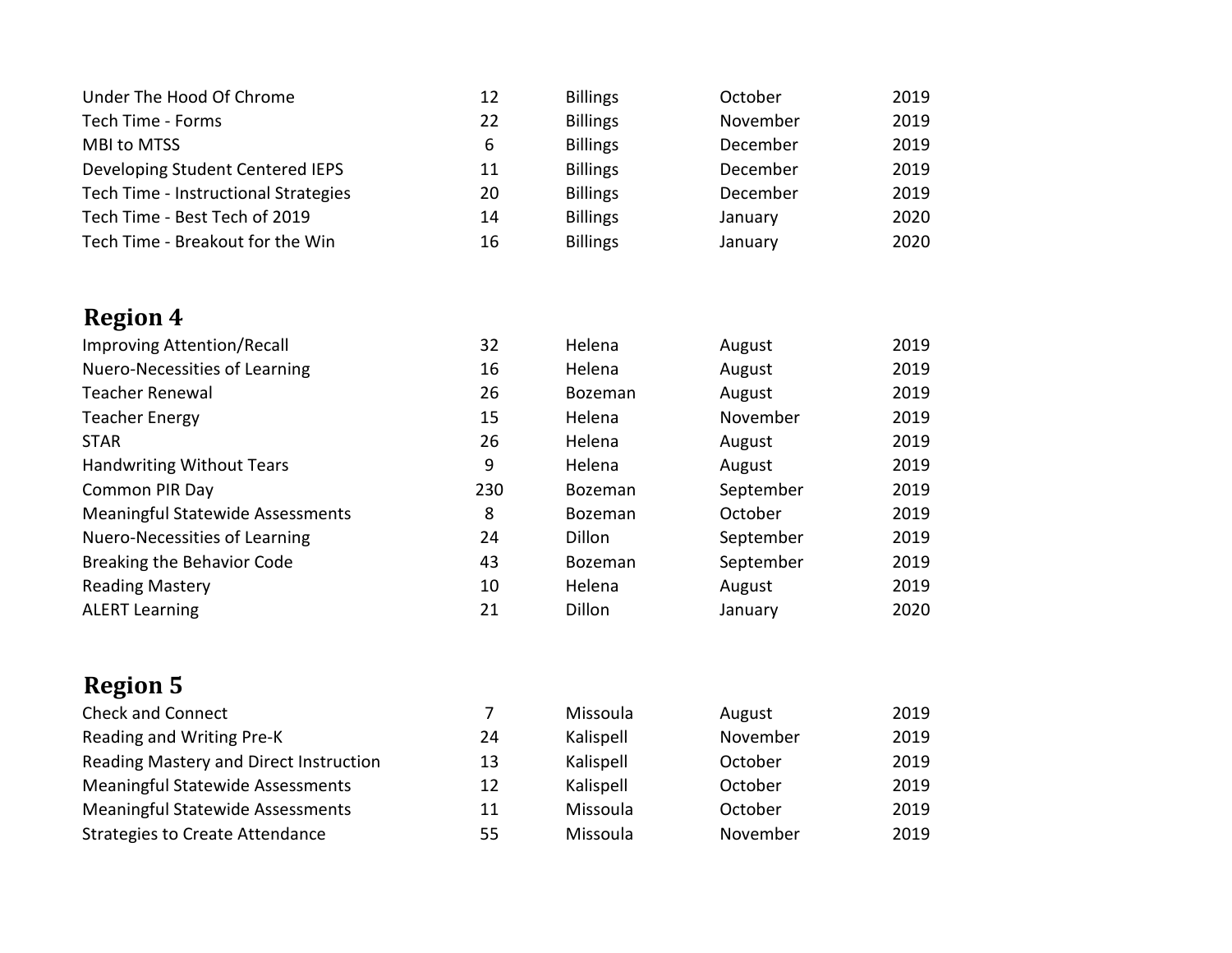## **I would recommend this training** 4.8

| Jenifer Cline                | 4.9 |
|------------------------------|-----|
| Senner / Petermann / Skinner | 4.9 |
| Senner / Petermann / Skinner | 4.9 |
| Senner / Petermann           | 4.9 |
| Linda Karges Bone            | 4.9 |
| Linda Karges Bone NA         |     |
| Linda Karges Bone            | 4.9 |
| Yvonne Field                 | 4.1 |
| Yvonne Field                 | 4.4 |
| Shawna Heiser                | 4.5 |
| Shawna Heiser                | 4.9 |
| Chelsea Phipps               | 5   |
| Sandy E. // Carla H.         | 4   |
| Dena Senner and Heidi P.     | 5   |
| Jimmy Casas                  | 3.8 |

**Presenter(s)**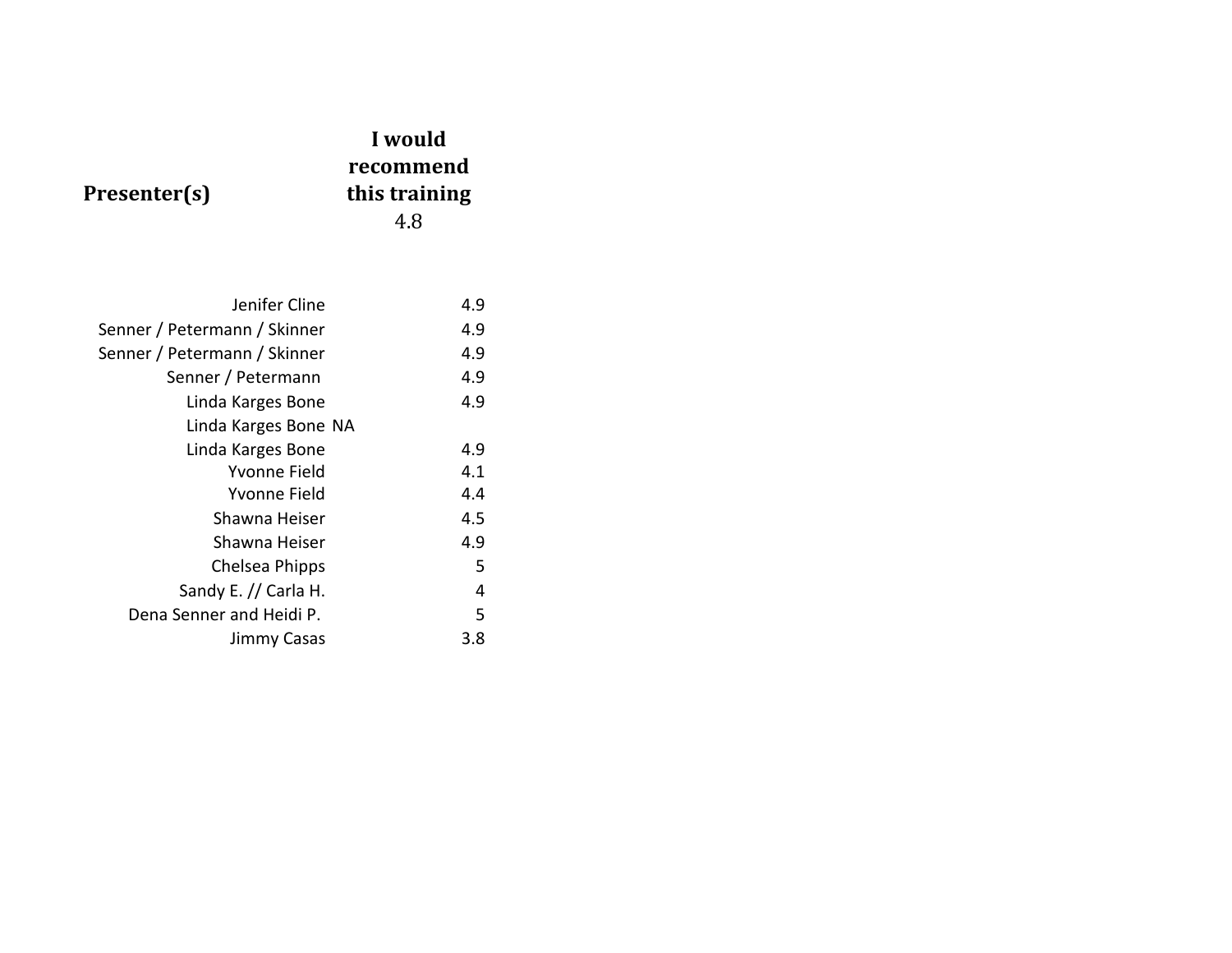| Yvonne Field       | 4.6 |                      |
|--------------------|-----|----------------------|
| Yvonne Field       | 4.7 |                      |
| Clarissa Shaffer   | 5   |                      |
|                    | 5   |                      |
|                    | 4.9 |                      |
| Denny McLoughlin   | 4.9 |                      |
| Eliza Sorte-Thomas | 4.9 |                      |
| Eliza Sorte-Thomas | 5   |                      |
| Lisa Von Bergen    | 4.8 |                      |
| Dr. Jay Berk NA    |     | HPS doesn't do evals |
| Dr. Jay Berk NA    |     | HPS doesn't do evals |
|                    |     |                      |

| Monica Thuesen        | 4.5 |
|-----------------------|-----|
| Mark Kane             | 4.8 |
| Linda Karges-Bone     | 4.9 |
| Eliza Thomas          | 5   |
| Carol Kosnitsky       | 4.7 |
| <b>Shelly Stanton</b> | 4.6 |
| Carrie Cole           | 4.7 |
| Chris Belmont         | 4.5 |
| Karen Graf            | 4.8 |
| Bea Kaleva            | 4.9 |
| Yvonne Field          | 4.7 |
| Mark Kane             | 4.9 |
| Mark Kane             | 4.9 |